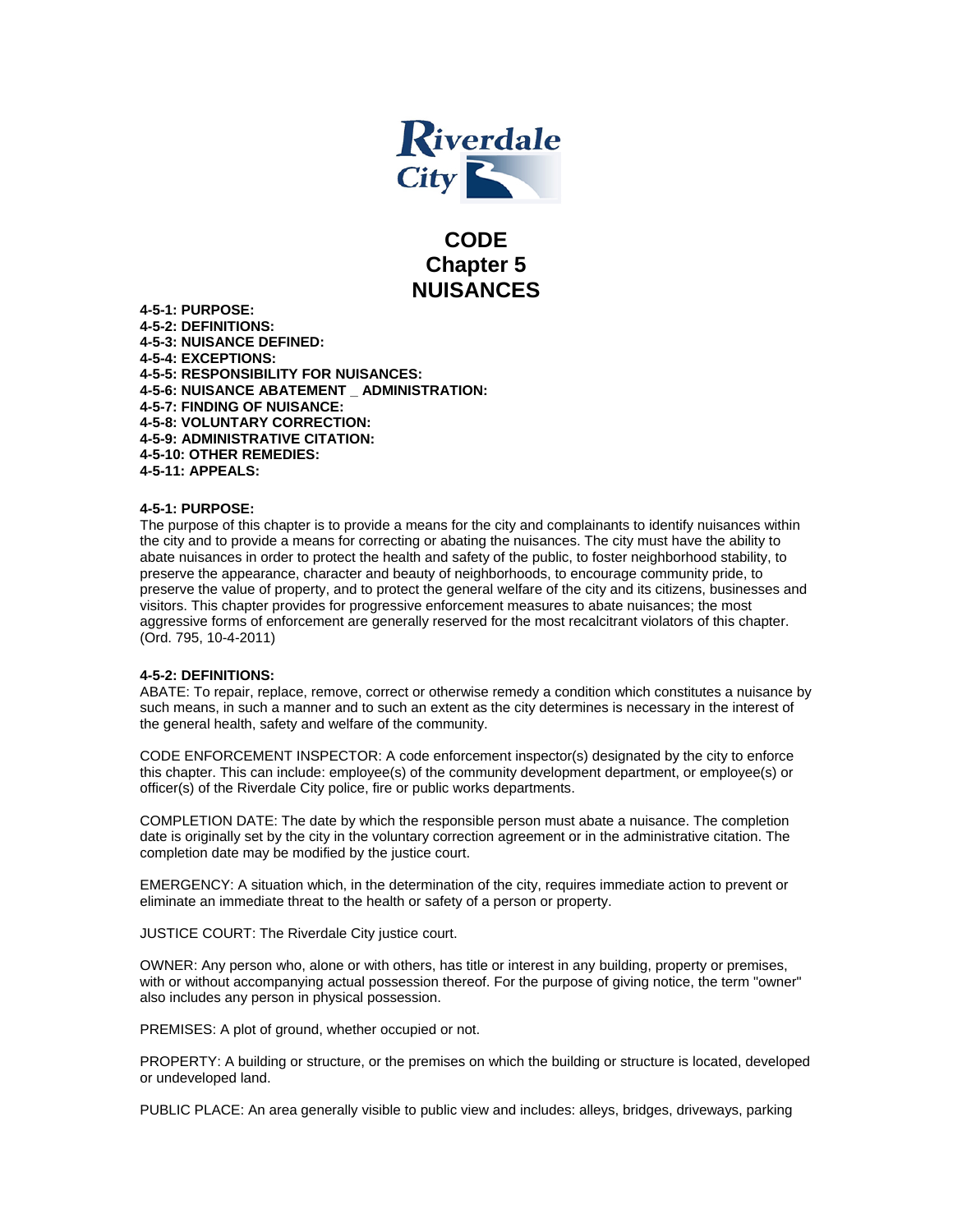lots, parks, plazas, sidewalks, streets, and buildings open to the general public, including those that serve food or drink or provide entertainment, and the doorways and entrances to buildings or dwellings and the grounds enclosing them.

RESPONSIBLE PERSON: The person(s) responsible for correcting or abating a nuisance or ordinance violation pursuant to this chapter. The responsible person includes the owner and any person who causes or permits a nuisance to occur or remain upon property in the city, and includes, but is not limited to, the owner(s), lessor(s), lessee(s), or other person(s) entitled to control, use and/or occupy property where a nuisance occurs. In cases where there are more than one responsible persons, the city may proceed against one, some or all of them.

UNDRIVABLE OR NONTOWABLE CONDITION: A vehicle or RV which has missing tires or tire, missing engine, missing transmission, is dismantled or in such a manner as to which the vehicle is rendered unable to pass state safety inspection requirements, unable to move upon its own operable means, or the vehicle has become the habitat for rats, birds, mice, vermin, or insects. (Ord. 780, 3-15-2011)

#### **4-5-3: NUISANCE DEFINED:**

This section defines "nuisance" by providing five (5) general definitions of what constitutes a nuisance or ordinance violation (subsection A of this section), and then providing specific examples of situations, conduct or activities that constitute nuisances or ordinance violations (subsection B of this section). The purpose of the general definitions is to allow the city to classify an offending situation, conduct or activity as a nuisance, even though the situation, conduct or activity may not be listed as a nuisance in the specific examples. The first three (3) general definitions are taken directly from Utah state law. The purpose of listing the specific examples is to identify some of the specific situations, conduct and activities that the city intends to abate as nuisances.

- **A. General Definitions Of Nuisance:** Any activity that meets any one or more of the five (5) definitions set forth below shall constitute a nuisance if it occurs within the city of Riverdale:
	- 1. Injurious To Health: Anything which is injurious to health, indecent, offensive to the senses, or an obstruction to the free use of property, so as to interfere with the comfortable enjoyment of life or property.
	- 2. Dangerous To Human Life: Any item, thing, manner, or condition whatsoever that is dangerous or harmful to human life or health or renders soil, air, water, or food impure or unwholesome.
	- 3. Act Or Omission: Unlawfully doing any act or omitting to perform any duty, which act or omission:
		- a. Annoys, injures, or endangers the comfort, repose, health, or safety of three (3) or more persons; b. Offends public decency;
		- c. Unlawfully interferes with, obstructs, or tends to obstruct, or renders dangerous for passage, any lake, stream, canal, or basin, or any public park, square, street, or highway; or
		- d. In any way renders three (3) or more persons insecure in life or the use of property. An act which affects three (3) or more persons in any of the ways specified in this subsection is still a nuisance regardless of the extent to which the annoyance or damage inflicted on individuals is unequal.
	- 4. Nuisance: A condition which:
		- a. Wrongfully annoys, injures, or endangers the comfort, repose, health or safety of others; or
		- b. Unlawfully interferes with, obstructs or tends to obstruct, or render dangerous for passage, any public park, square, street or highway, or any other public place; or
		- c. In any way renders other persons insecure in life, or in the use of property, and which affects the rights of an entire community or neighborhood, although the extent of the damage may be unequal.
	- 5. Specific Nuisances Listed In Subsection B Of This Section: Anything specifically listed as a nuisance in subsection B of this section.
- **B. Nuisances Enumerated:** Every situation, conduct or activity listed below constitutes a nuisance and may be abated pursuant to this chapter. The listed examples are not exhaustive; a situation, conduct or activity not listed below, but coming within one of the general definitions of nuisance listed above, shall also constitute a nuisance.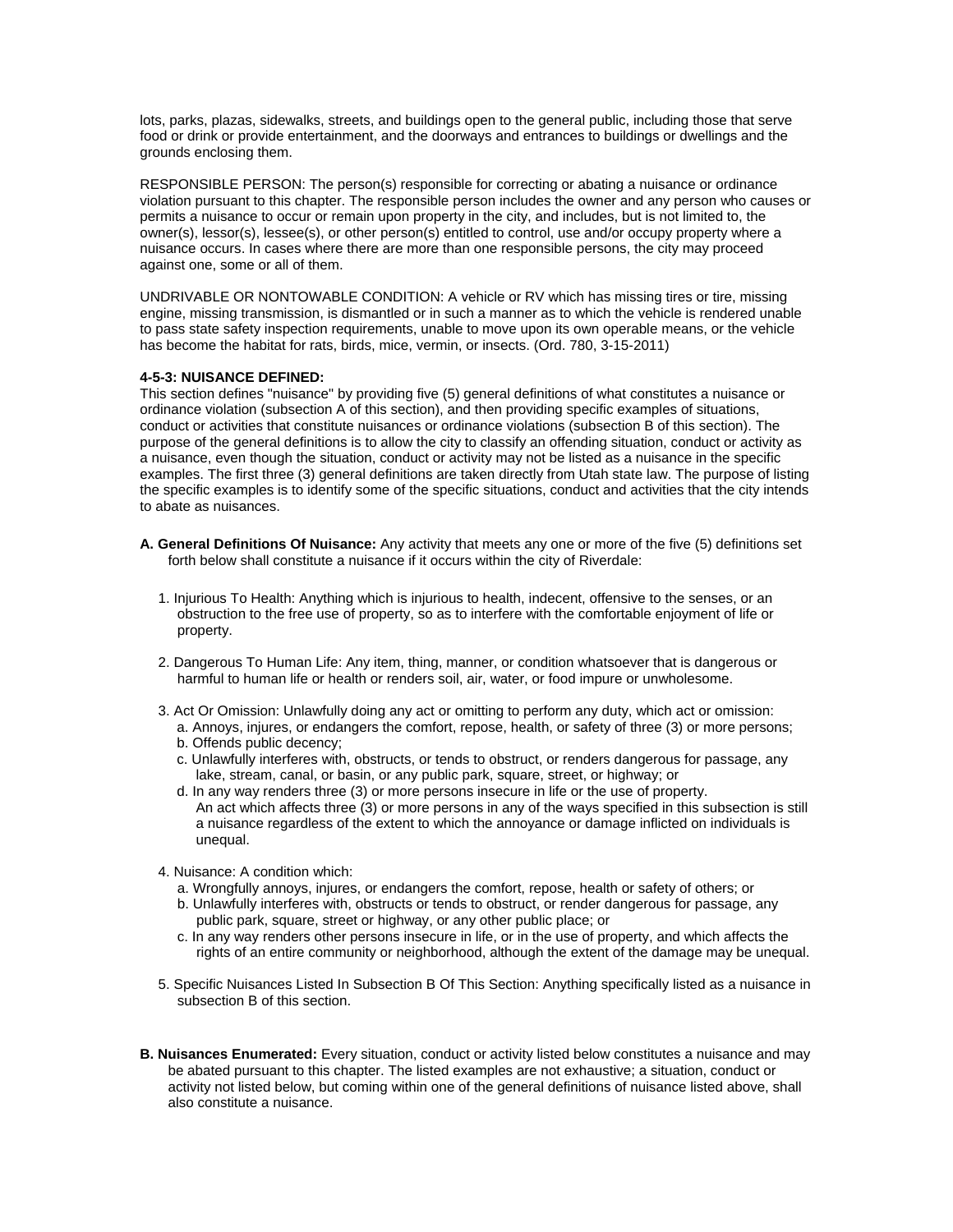- 1. Drug Houses: Every building or premises where the unlawful sale, manufacture, service, storage, distribution, dispensing, or acquisition of any controlled substance, precursor, or analog specified in title 58, chapter 37 of the Utah code (Utah controlled substances act) occurs.
- 2. Gambling: Every building or premises where gambling occurs as prohibited in title 76, chapter 10, part 11 of the Utah code (gambling and "fringe gambling") which creates the conditions of a nuisance as defined in subsection A1 of this section.
- 3. Gang Houses: Every building, house, apartment or premises wherein criminal activity is committed in concert with two (2) or more persons as provided in section 76-3-203.1 of the Utah code.
- 4. Prostitution: Every building, house, apartment or premises where prostitution or the promotion of prostitution is regularly carried on by one or more persons as provided in title 76, chapter 10, part 13 (prostitution) of the Utah code.
- 5. Weapons: Every building, house, apartment or premises where a violation of title 76, chapter 10, part 5 (weapons) of the Utah code occurs on the premises.
- 6. Unsafe Condition: A condition that unreasonably or unlawfully affects the health, safety or well being of one or more persons.
- 7. Fire Hazard: A fire hazard.
- 8. Noxious Emanations: Emanation of noxious, offensive, foul or unreasonable odors, fumes, gas, smoke, soot or cinders.
- 9. Noxious Weeds: Noxious weeds located on vacant lots or other property, along public sidewalks or the outer edge of any public street, or weeds in any other location which constitute a fire or safety hazard, or violate any other city, state or federal ordinance, statute, or law. Noxious weeds: Weeds that are listed as noxious by the Utah state extension service. Said list of weeds is incorporated herein by reference and said weeds shall be removed from all real property subject to the provisions of this chapter.
- 10. Refuse: Keeping or storing of any refuse or waste matter which interferes with the reasonable enjoyment of nearby property. Refuse matter: animal fecal matter, vegetative waste, weed, and/or grass clippings shall not be allowed to accumulate on property, unless they are kept in an enclosed compost bin that does not create a nuisance pursuant to section 4-5-1 of this chapter by being a health or safety hazard.
- 11. Stagnant Water: Polluted or stagnant water which constitutes an unhealthy or unsafe condition.
- 12. Improper Accumulations: Accumulation of soil, litter, debris, plant trimmings, or trash, visible from the street or an adjoining property.
- 13. Accumulation Of Junk: Accumulation of used or damaged lumber; junk; salvage materials; abandoned, discarded or unused furniture; stoves, sinks, toilets, cabinets, or other fixtures or equipment stored so as to be visible from a public street, alley, or adjoining property. However, nothing herein shall preclude the placement of stacked firewood for personal noncommercial use on the premises.
- 14. Attractive Nuisances: Any attractive nuisance dangerous to children and other persons including, but not limited to, abandoned, broken, or neglected household appliances, equipment and machinery, abandoned foundations or excavations, or improperly maintained or secured pools.
- 15. Vegetation: Dead, decayed, diseased, or hazardous trees, weeds, hedges, and overgrown or uncultivated vegetation which is in a hazardous or unsafe condition, is an obstruction to pedestrian or vehicular traffic, or which is likely to harbor rats, vermin or other pests.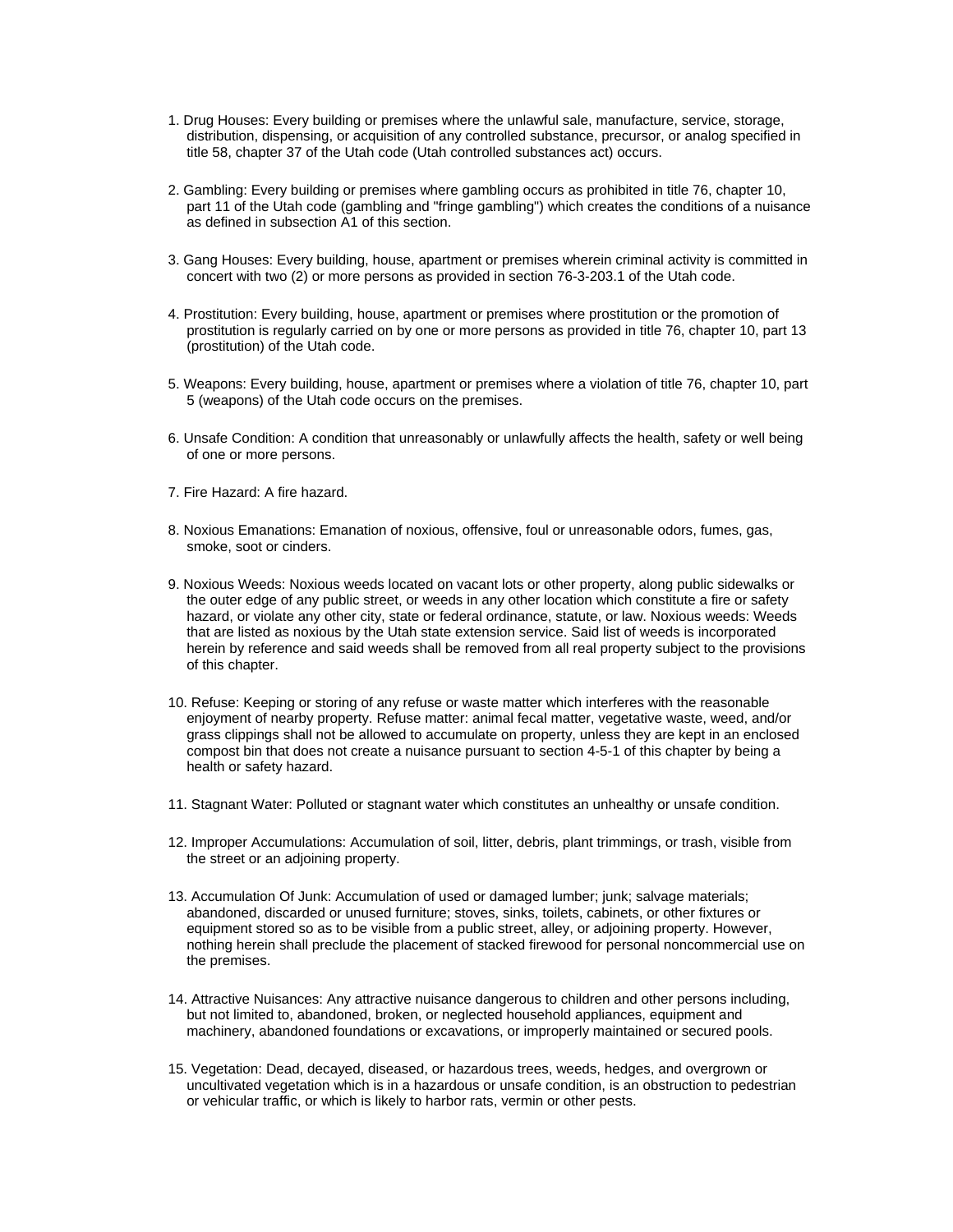- 16. Dust: Any premises which causes excessive dust due to lack of landscaping, maintenance or other cause.
- 17. Improper Storage: The keeping, storing, depositing or accumulating on the premises or in the public right of way any trailers, equipment, machinery, dirt, sand, gravel, concrete, or other similar materials, or maintenance of such material on public rights of way for an unreasonable period of time or longer than seventy two (72) hours. Material stored as part of an active construction project shall not be considered a nuisance so long as such equipment or machinery does not otherwise create a nuisance herein.
- 18. Garbage Can: The leaving of any garbage can or refuse container in the street, other than on collection day, for more than twenty four (24) hours after the collection day.
- 19. Construction Equipment: Construction equipment or machinery of any type or description parked or stored on property when it is readily visible from a public street, alley or adjoining property, except while excavation, construction or demolition operations covered by an active building permit are in progress on the subject property or an adjoining property, or where the property is zoned for the storage of construction equipment and/or machinery so long as such equipment or machinery does not otherwise create a nuisance herein.
- 20. Improper Sign: Improper maintenance or nonmaintenance of a sign or signs which advertise a business or businesses that no longer exists on the property, or is in violation of any other Riverdale City ordinance.
- 21. Abandoned Vehicles: A car, truck, bus, motor home, fifth wheel vehicle, trailer, camper, boat, jet ski, motorcycle, ATV, snowmobile, and/or a combination thereof or any other vehicle that is not currently registered or is in an undrivable condition or unusable as a vehicle and is visible from a public street or an adjoining property. If any of the above mentioned types of vehicles are visible from a public street or an adjoining property the vehicle or vehicles if allowed to remain on property must be stored/enclosed in an approved accessory building or garage. Tarps, covers, tents or temporary shelters are not approved enclosures to be used for the purpose of complying with this section.
- 22. Improper Parking Or Storage:
	- a. Parking or storage of inoperative, unregistered, abandoned, wrecked or dismantled vehicles, boats, trailers or vehicle parts, including recreational vehicles, on a premises or in the public right of way. Storage or parking that is specifically allowed by the city's zoning ordinance shall not be considered a nuisance.
	- b. Parking or storage of registered vehicles, trailers or boats in violation of city ordinance.
- 23. Hazardous Conditions: Any wall, sign, fence, gate, hedge, or structure maintained in such condition of deterioration or disrepair as to constitute a hazard to persons or property.
- 24. Graffiti: Graffiti which remains on the exterior of any building, fence, sign, or other structure and is visible from a public street.
- 25. Improper Maintenance: Maintenance of buildings and/or structures in such condition as to be deemed defective or in a condition of deterioration or disrepair including, but not limited to:
	- a. Any building or structure which is unfit for human habitation, or which is an unreasonable hazard to the health of people residing in the vicinity thereof, or which presents an unreasonable fire or health hazard in the vicinity where it is located; or
	- b. Any building or structure set up, erected, constructed, altered, enlarged, converted, moved or maintained contrary to the provisions of city ordinances, or any use of land, buildings or premises in violation of city ordinances; or
	- c. Buildings, signs or structures which are abandoned, partially destroyed, or left in an unreasonable state of partial construction for a period of six (6) months or longer. An "unreasonable state of partial construction" is defined as any unfinished building, sign or structure where the appearance or condition of the building, sign or structure does not meet the requirements for finished buildings, signs or structures as required by applicable city ordinances or building codes. The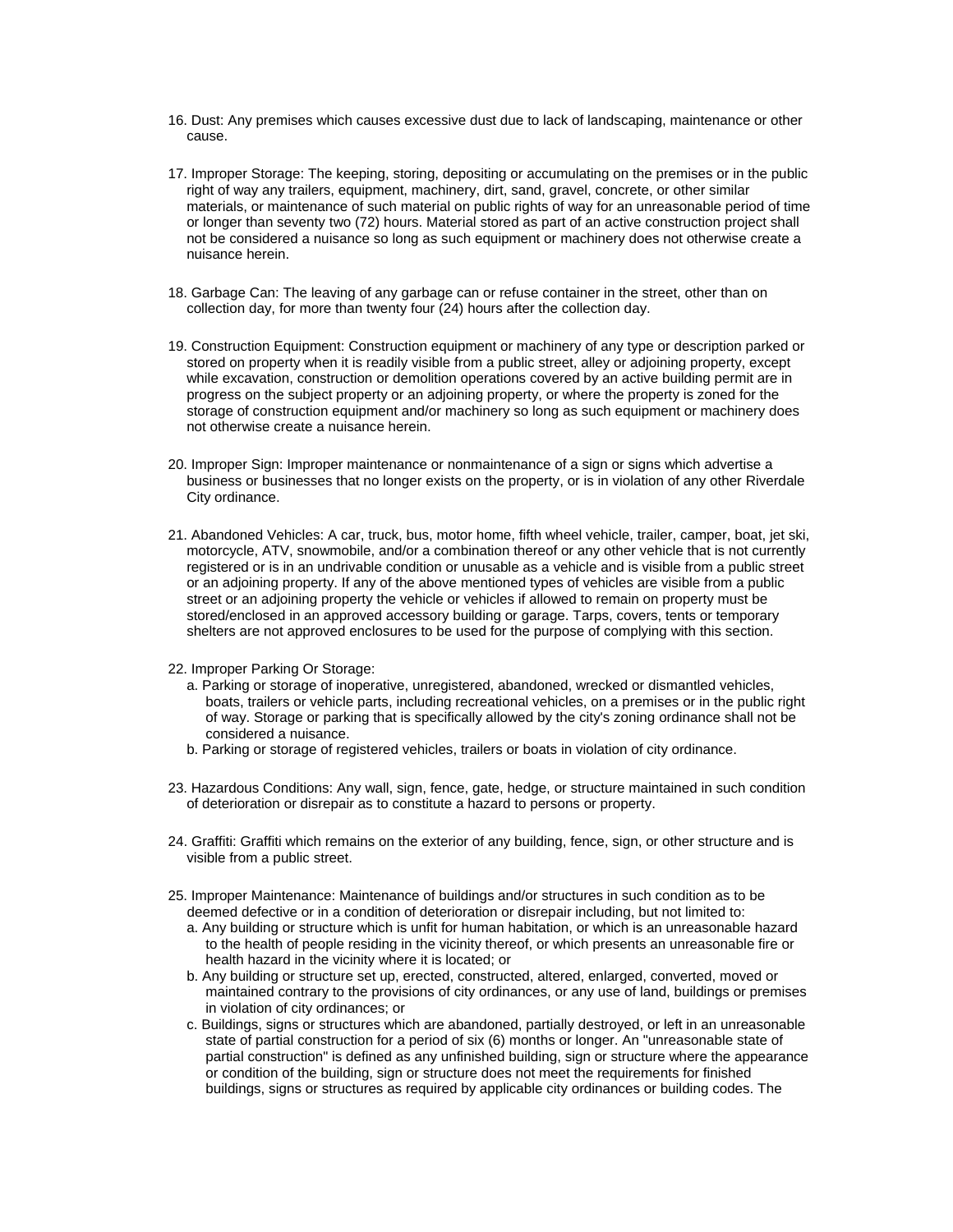building, sign or structure shall not be considered to be a nuisance if it is under active construction; or

- d. Buildings having dry rot, mold, warping, termite infestation, decay, excessive cracking, peeling, or chalking, as to render the building unsightly and/or in a state of disrepair; or
- e. Buildings with missing doors and/or windows containing broken glass and/or no glass at all where the window is of a type which normally contains glass; or
- f. Building exteriors, walls, fences, gates, driveways, sidewalks, walkways, signs or ornamentation, or alleys maintained in such condition as to render them unsightly and/or in a state of disrepair; or
- g. Buildings or conditions that violate any building, electrical, plumbing, fire, housing, or other code adopted by the city.
- 26. City Code Nuisances: Any violation of a Riverdale City code section that expressly declares a specific situation, conduct or activity to be a nuisance.
- 27. Drugs And Alcohol: Every property or premises not licensed under applicable federal or state law or city ordinance where any intoxicating drugs, liquors or alcohol are kept for unlawful use, sale or distribution.
- 28. Inappropriate Conduct: Every property or premises where there exists an environment which causes, encourages or allows individuals or groups of individuals to commit one or more of the following acts on the property, premises or adjacent public place, including, but not limited to:
	- a. Illegally consuming intoxicating liquor or alcohol or illegal drugs;
	- b. Publicly urinating or defecating;
	- c. By physical action, intentionally causing or attempting to cause another person to reasonably fear imminent bodily injury or the commission of a criminal act upon their person or upon property in their immediate possession;
	- d. Engaging in acts of violence, including fighting;
	- e. Discharging a firearm or an explosive in violation of city ordinance or state law;
	- f. Creating unreasonable or excessive noise, traffic, smells or light which disturbs others or deprives someone of their peaceful enjoyment of their property;
	- g. Intentionally obstructing pedestrian or vehicular traffic; or
	- h. Soliciting acts of prostitution.
- 29. Dangerous Conditions: Any fence, wall, shed, deck, house, garage, building, structure or any part of any of the aforesaid; or any tree, pole, smokestack; or any excavation, hole, pit, basement, cellar, sidewalk, subspace, dock, or loading dock; or any lot, land, yard, premises or location which in its entirety, or in any part thereof, by reason of the condition in which the same is found or permitted to be or remain, shall or may endanger the health, safety, life, limb or property, or cause any hurt, harm, inconvenience, discomfort, damage or injury to any one or more individuals in the city, in any one or more of the following particulars:
	- a. By reason of being a menace, threat and/or hazard to the general health and safety of the community.
	- b. By reason of being a fire hazard.
	- c. By reason of being unsafe for occupancy, or use on, in, upon, about or around the aforesaid property.
	- d. By reason of lack of sufficient or adequate maintenance of the property, and/or being vacant, any of which depreciates the enjoyment and use of the property in the immediate vicinity to such an extent that it is harmful to the community in which such property is situated or such condition exists.
- 30. Zoning Violations: Any violation of the city's zoning ordinances in which the owner or occupier has not obtained a nonconforming use approval, as obtained through title 10, chapter 20 of this code.
- 31. Parking On Landscaping: Parking in an area required to be landscaped by city ordinance. This does not include temporary parking of less than four (4) hours.
- 32. Required Landscaping: Failure to install or maintain landscaping required by city ordinance.
- 33. Unmanaged Growth: Unmanaged growth includes, but is not limited to, the following: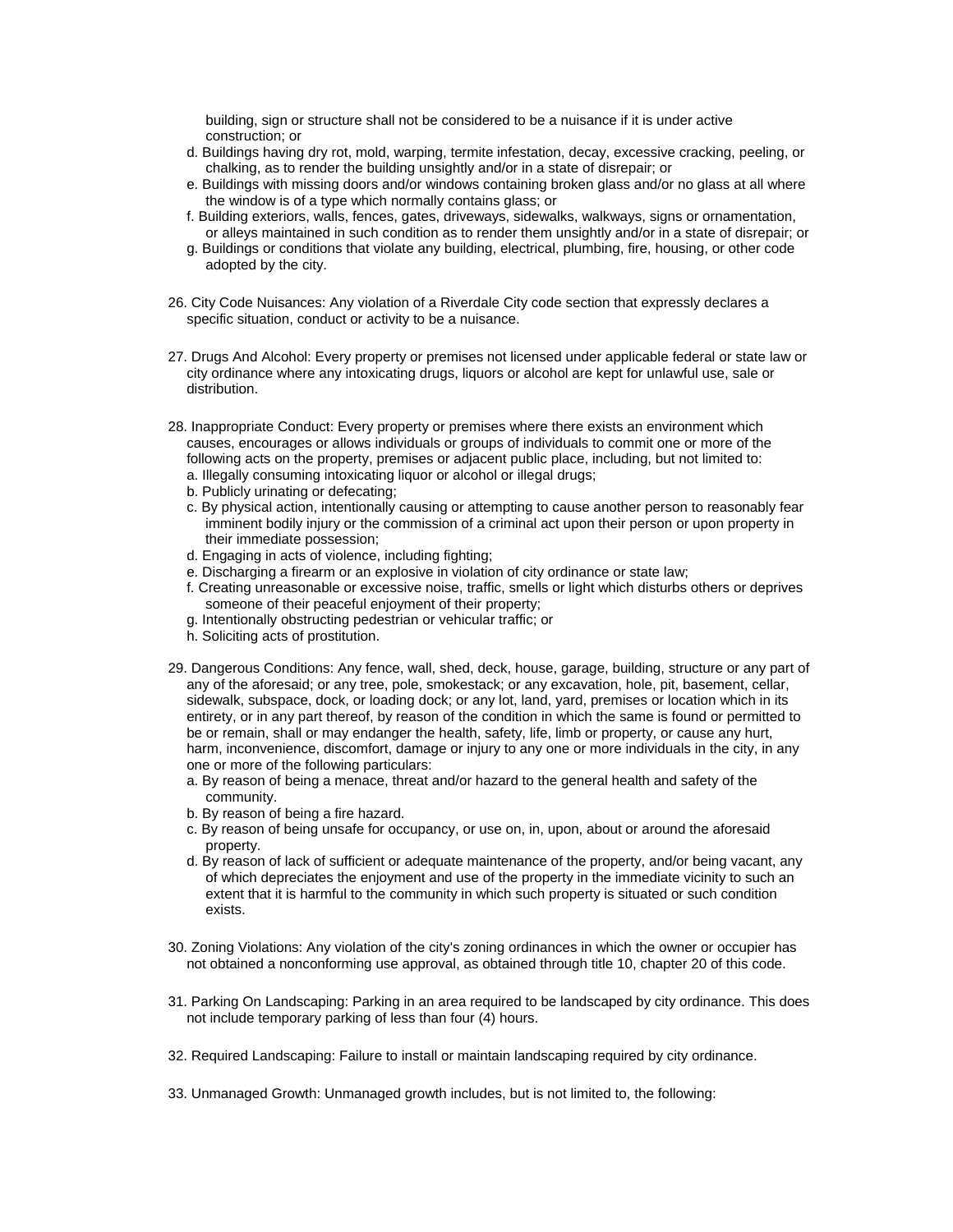- a. Weeds or grasses, other than ornamental grasses, that are in excess of six inches (6") in height relative to the surrounding hardscape and that are in areas required to be landscaped by city ordinance;
- b. Trees, shrubs, or other vegetation, that interferes with the ingress or egress to a city street or right of way including sidewalks, visually, or through other manner from a private drive, street or other entryway; or
- c. Trees, shrubs, or other vegetation, that interferes with the delivery, service or operation of any public utility.
- d. The provisions of this section shall govern and be applied to all owners and occupants of real property which is:
	- (1) Located within the Riverdale City corporate limits, in any and all residential zones; or
	- (2) Located within the Riverdale City corporate limits with a zoning designation of A-1, provided said A-1 zoned real property has been developed for a residential use.
- e. The provisions of this section shall not be applicable to any real property located in the Riverdale City corporate limits, zoning designation notwithstanding, which is:
	- (1) Protected by local, state, or federal law, statute, or regulation; or
	- (2) All properties with a certified hillside slope of twenty percent (20%) or greater.
- 34. Animals, Pets Or Fowl: Any animal, pet or fowl kept for any reason, or the containment means or living structure for the same that creates objectionable, offensive or annoying odor, noise, deterioration of property or that is unsightly, hazardous or unhealthy. (Ord. 780, 3-15-2011)

#### **4-5-4: EXCEPTIONS:**

No act which is done or maintained under the express authority of an authoritative statute, ordinance or court ruling shall be declared a nuisance. (Ord. 795, 10-4-2011)

## **4-5-5: RESPONSIBILITY FOR NUISANCES:**

Any person or entity, whether as owner, manager, agent, renter, occupant, or the person(s) or entity who controls or who is in charge of any property, lot or premises, who creates, aids in creating, or contributes to a nuisance, or who supports, continues, or retains a nuisance, is responsible for the nuisance and is therefore a responsible person pursuant to this chapter. Every successive owner, tenant or responsible person of a property or premises who fails to abate a continuing nuisance upon or in the use of such property or premises caused by a former owner, tenant or responsible person is responsible therefor in the same manner as the one who first created it. (Ord. 795, 10-4-2011)

## **4-5-6: NUISANCE ABATEMENT - ADMINISTRATION:**

This chapter may be administered and enforced by the city, code enforcement or the public safety department. In case of nuisances involving dangerous buildings enforcement may be administered by the community development or fire department or any other properly authorized agent of the city. (Ord. 780, 3- 15-2011)

## **4-5-7: FINDING OF NUISANCE:**

If the city finds that a nuisance exists, the city shall attempt to have the responsible person abate the nuisance. (Ord. 780, 3-15-2011)

## **4-5-8: VOLUNTARY CORRECTION:**

This section may apply whenever the city determines that a nuisance exists. Although the city's first step in correcting or abating the nuisance may be to obtain voluntary compliance, the city may pursue any remedy or combination of remedies available pursuant to this chapter, state law or common law in order to abate the nuisance. Nothing in this section shall be interpreted to prohibit the city from engaging in its standard prosecution practices. Therefore, the city may prosecute violators of city ordinances or state laws without first having to comply with the provisions of this chapter, even though the activity or conduct prosecuted may also constitute a nuisance under this chapter. Nothing in this chapter shall be interpreted to prevent the city from enforcing applicable city ordinances, or building codes, without first treating the offending conduct, situation or activity as a nuisance pursuant to this chapter.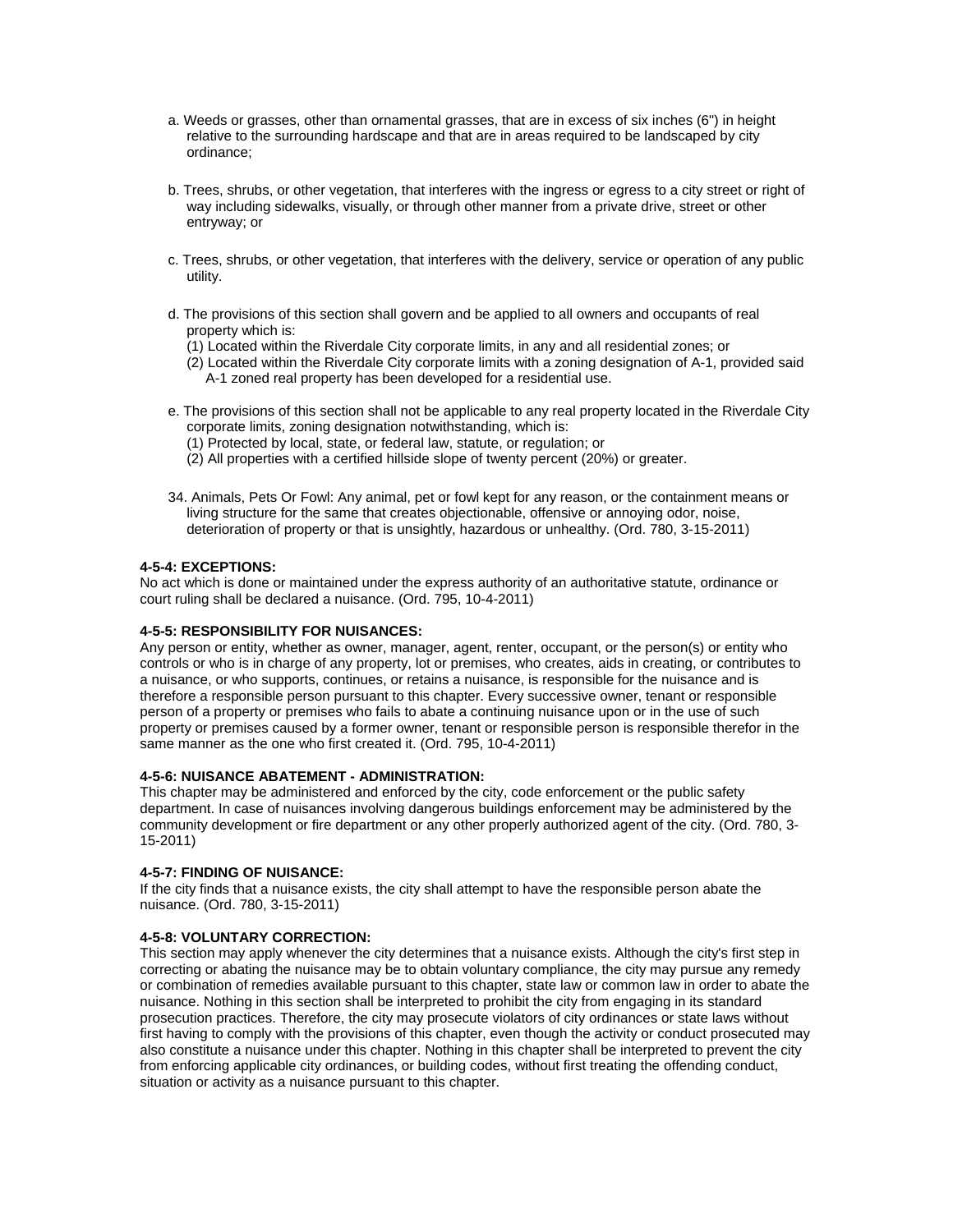- A. Contact: One of the options available before taking other steps to abate the nuisance, the city may make a reasonable attempt to secure voluntary correction or abatement of the nuisance by:
	- 1. Contacting the responsible person, where possible;
	- 2. Explaining the nuisance;
	- 3. Requesting the responsible person to abate the nuisance; and
	- 4. Agreeing to terms with the responsible person to abate the nuisance, in writing signed by both parties.
	- 5. Issue a "fix-it" citation as prescribed in subsection 1-4-4F of this code.
- B. No Agreement: If the city and the responsible person cannot agree to terms for correcting or abating the nuisance, the city may still abate the nuisance using one or more of the procedures set forth in this chapter, state law, or common law.
- C. Voluntary Correction Agreement: If the city and the responsible person agree to terms for abating the nuisance, they shall enter into and sign a voluntary correction agreement. The voluntary correction agreement is a contract between the city and the responsible person in which the responsible person agrees to abate the nuisance within a specified time and according to specified conditions. The voluntary correction agreement shall include the following terms:
	- 1. The name and address of the responsible person;
	- 2. The street address of the nuisance, or a description sufficient to identify the building, structure, premises, or land upon or within which the nuisance is occurring;
	- 3. A description of the nuisance;
	- 4. The necessary corrective action to be taken, and a date or time by which correction must be completed;
	- 5. An agreement by the responsible person that the city may inspect the premises as necessary to determine compliance with the voluntary correction agreement;
	- 6. An agreement by the responsible person that the city may abate the nuisance and recover its costs and expenses to abate the nuisance, as well as a monetary fine pursuant to this chapter from the responsible person, if terms of the voluntary correction agreement are not met;
	- 7. An agreement by the responsible person acknowledging that he/she waives the right to appeal the city's finding that a nuisance exists and waives the right to appeal the specific corrective action required in the voluntary correction agreement; and
	- 8. An agreement by the responsible person that failure to comply with the voluntary correction agreement may be grounds for criminal prosecution.
	- 9. If a voluntary correction agreement has been entered into between the city and this responsible party, within the previous twenty four (24) months, the city may, but is not required to, enter into another voluntary correction agreement but may exercise any options available to the city to abate the nuisance such as issue an administrative citation as described in section 4-5-9 of this chapter or a fixit citation as prescribed in subsection 1-4-4F of this code.
	- 10. It shall be the obligation of the responsible person to notify the city to sign off on the voluntary correction agreement when the work is completed prior to the date of expiration or the voluntary correction agreement expires. Failure to do so will become an administrative citation in the Riverdale justice court.

 The city may grant an extension of the time limit for correcting or abating the nuisance if the responsible person has shown due diligence and/or substantial progress in correcting or abating the nuisance but unforeseen circumstances render abatement under the original conditions unattainable. If the responsible person complies with the terms of the voluntary correction agreement, the city shall take no further action against the responsible person related to the nuisance described in the voluntary correction agreement unless the nuisance recurs. (Ord. 780, 3-15-2011)

## **4-5-9: ADMINISTRATIVE CITATION:**

- A. Issuance Of An Administrative Citation: When the city determines that a nuisance exists, and is unable to secure voluntary correction pursuant to section 4-5-8 of this chapter, the city may issue an administrative citation to the responsible person. The city may issue an administrative citation without having attempted to secure voluntary correction as provided in section 4-5-8 of this chapter under the following circumstances:
	- 1. When an emergency exists; or
	- 2. When the city is unable to locate or determine the identity of the responsible person, other than the property owner; or
	- 3. When the city has previously entered into an agreement with the responsible party(ies) within the previous twenty four (24) months.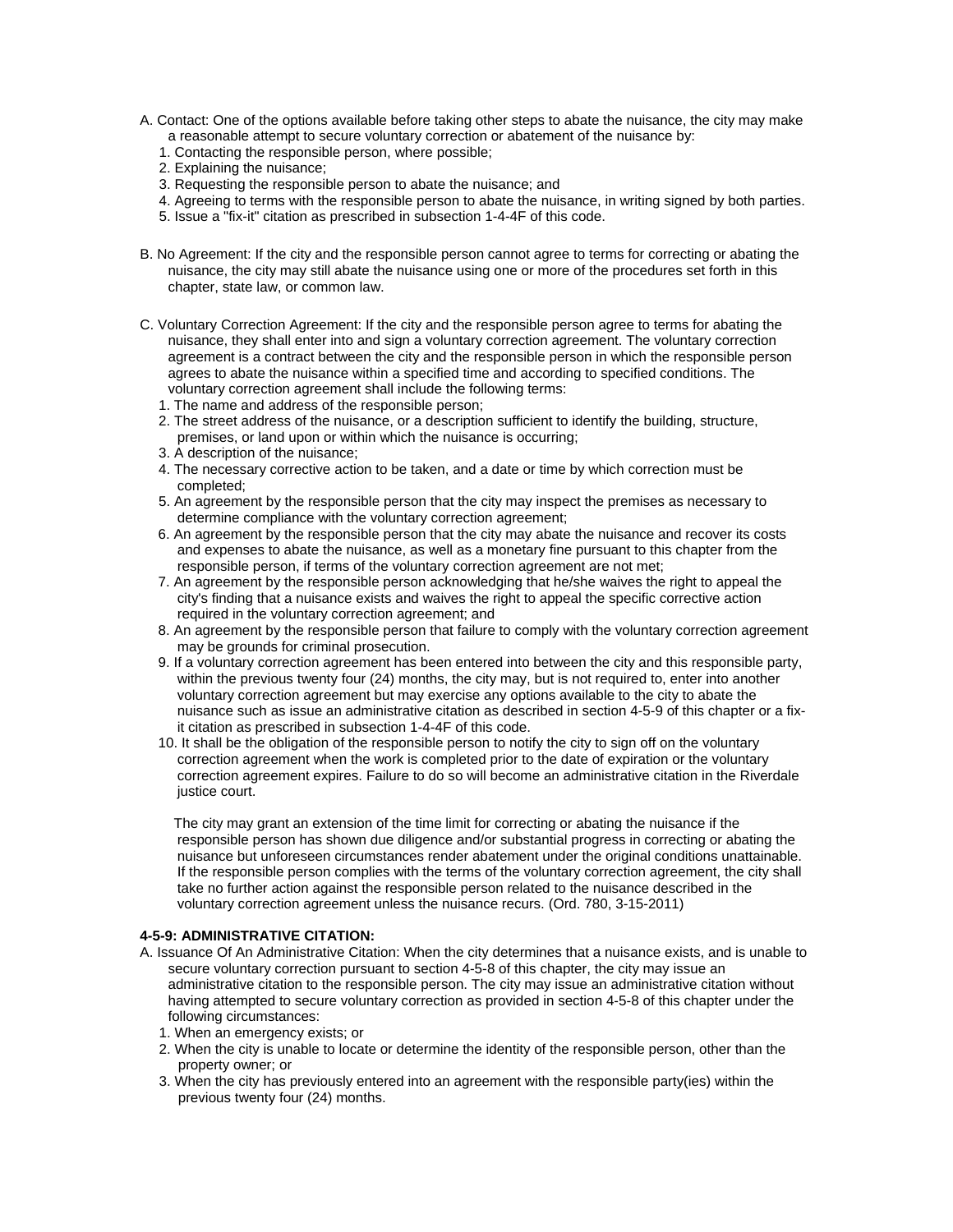- B. Content Of Administrative Citation: The administrative citation shall include the following:
	- 1. The name and address of the responsible person; and
	- 2. The street address of the nuisance or a description sufficient for identifying the building, structure, premises, or land upon or within which the nuisance is occurring; and
	- 3. A description of the nuisance; and
	- 4. The required corrective action; and
	- 5. The completion date and a notice that the city may abate the nuisance and charge the responsible person for all abatement costs if the responsible person does not correct the nuisance before the completion date; and
	- 6. The time for appealing the administrative citation to the justice court and the procedure for filing an appeal.
	- 7. A statement indicating that no monetary fine will be assessed if the city approves the completed, required corrective action prior to the completion date; and
	- 8. A statement that the city may abate the nuisance and assess costs and expenses of abatement and a monetary fine against the responsible person if the correction is not completed by the responsible person and approved by the city before the completion date.
- C. Service Of Administrative Citation: The city shall serve the administrative citation upon the responsible person, either personally or by mailing, certified, return receipt requested, a copy of the administrative citation to the responsible person at his/her last known address. If the responsible person cannot after due diligence be personally served within Weber County and if an address for mailed service cannot after due diligence be ascertained, notice shall be served by posting a copy of the administrative citation conspicuously on the affected property or structure. Proof of service shall be made by a written declaration under penalty of perjury executed by the person effecting the service, declaring the time and date of service, the manner by which the service was made, and if by posting, the facts showing that due diligence was used in attempting to serve the person personally or by mail.
- D. No Extension: No extension of the time specified in the administrative citation for correction of the nuisance may be granted, except by order of the justice court. (Ord. 780, 3-15-2011)

## **4-5-10: OTHER REMEDIES:**

The city may take one or more of the following actions against any responsible person who fails to comply with the terms of a voluntary consent agreement, an administrative citation, or an order of the justice court:

## A. Abatement by The City:

- 1. The city may abate a nuisance when:
	- a. The terms of a voluntary correction agreement have not been met; or
	- b. The requirements of an administrative citation have not been complied with, or, if the administrative citation is appealed to a justice court and the terms of the administrative citation are amended by the justice court, the terms of the justice court's order have not been complied with; or
- c. The condition is subject to summary abatement as provided for in subsection A2 of this section.
- 2. Whenever a nuisance is occurring which constitutes an immediate and emergent threat to the public health, safety or welfare or to the environment, the city may summarily and without prior notice abate the condition. Notice of such abatement, including the reason for it, shall be given to the responsible person as soon as reasonably possible after the abatement.
- 3. Using any lawful means, the city may enter upon the subject property and may remove or correct the condition which is subject to abatement. The city may seek such judicial process as it deems necessary to effect the removal or correction of such condition.
- 4. The costs, including incidental expenses, of correcting or abating the violation shall be billed to the responsible person and/or the owner, lessor, tenant or other person entitled to control, use and/or occupy the property and shall become due and payable to the city within ten (10) days of actual receipt of the bill (within 15 days of the mailing date if the bill is mailed). The term "incidental expenses" includes, but is not limited to:
	- a. Personnel costs, both direct and indirect, including attorney fees and costs;
	- b. Costs incurred in documenting the violation;
	- c. Hauling, storage and disposal expenses;
	- d. Actual expenses and costs for the city in preparing notices, specifications and contracts, and in accomplishing and/or contracting and inspecting the work; and
	- e. The costs of any required printing and mailing.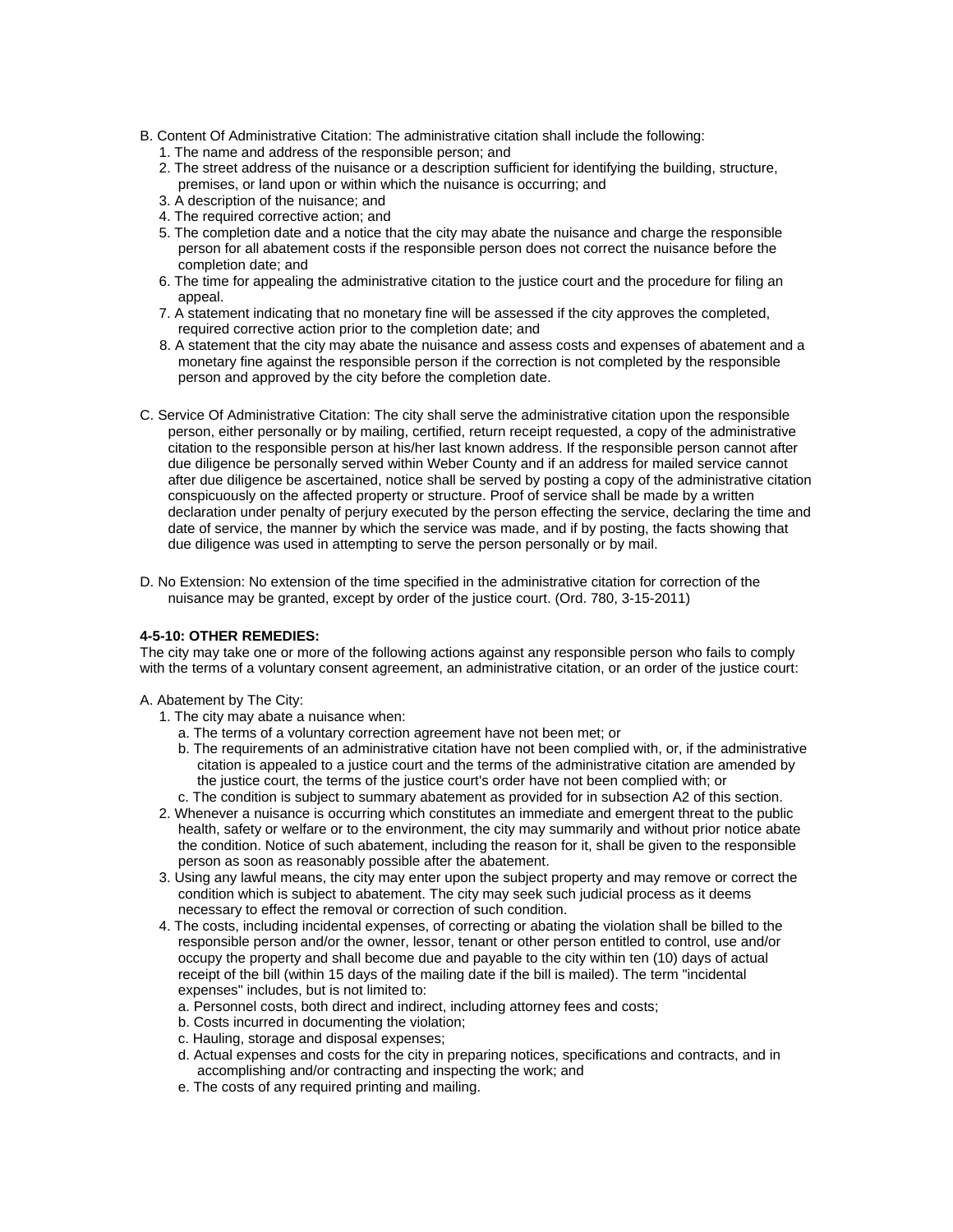- B. Monetary Fine: The responsible person shall pay the city a monetary fine for each day the nuisance continues after the completion date. The nuisance shall be considered to continue until the city approves the responsible person's actions to correct or abate the nuisance. The amount of the monetary fine shall be as follows:
	- 1. One hundred dollars (\$100.00) per day for each day during the first week that the nuisance remains uncorrected or unabated after the completion date;
	- 2. Two hundred dollars (\$200.00) per day for each day thereafter until the nuisance is corrected or abated according to the terms set forth in the administrative citation.

The monetary fine shall be cumulative and may not be waived by the city. Payment of a monetary fine pursuant to this section does not relieve the responsible person from the duty to abate the nuisance as required by the voluntary consent agreement or the administrative citation. The monetary fine constitutes a personal obligation of the responsible person. Any monetary fine assessed must be paid to the city within ten (10) calendar days from the date of mailing of the justice court's decision and order or a notice from the city that the fine is due. The city attorney or his/her designee is authorized to take appropriate action to collect the monetary fine, plus reasonable attorney fees and costs incurred in collecting said monetary fine.

- C. Civil Actions: Either the city or any private person directly affected by a nuisance may bring a civil action to abate or enjoin the nuisance, or for damages for causing or maintaining the nuisance (including the cost, if any, of cleaning the subject property). The civil action may be brought pursuant to this chapter or pursuant to state law.
- D. Criminal Actions: Criminal actions may be initiated by criminal citation from the city or by information filed with the court.
	- 1. Any person who maintains or assists in maintaining a nuisance is guilty of a class C misdemeanor. A prior conviction within the previous five (5) years will be considered an enhanced violation and any person convicted of a second or more violations of this chapter within five (5) years shall be guilty of a class B misdemeanor.
		- a. If the alleged nuisance is also a violation of a provision of this code (other than this nuisance chapter) or state law, the responsible person may be charged under the specific provision of this code or state law, even if the city did not first attempt to obtain voluntary correction as provided in section 4-5-8 of this chapter.
	- 2. Any person who knowingly obstructs, impedes, or interferes with the city or its agents, or with the responsible person, in the performance of duties imposed by this chapter, or a decision and order issued by the justice court, or a voluntary correction agreement, is guilty of a class B misdemeanor.
- E. Abatement By Eviction: Whenever there is reason to believe that a nuisance under subsections 4-5-3B1 through B6 of this chapter is kept, maintained, or exists in the city, the city attorney or any citizen(s) residing in the city, or any person or entity doing business in the city, in his or their own names, may maintain an action in a court of competent jurisdiction to abate the nuisance and obtain an order for the automatic eviction of the tenant of the property harboring the nuisance. The eviction shall take place as specified in Utah law.
- F. Lien For Costs: If a person fails to pay any fines or costs related to nuisance abatement when due, the city may:
	- 1. Record a lien on the property or premises for the full amount of the unpaid fines and costs; and
	- 2. Add such fines or costs to the utility water bill account.
- G. Nonexclusive Remedies: The city may take any or all of the above mentioned remedies (administrative, civil or criminal) to abate a nuisance and/or to punish any person or entity that creates, causes or allows a nuisance to exist. The abatement of a nuisance does not prejudice the right of the city or any person to recover damages or penalties for its past existence. (Ord. 795, 10-4-2011)

## **4-5-11: APPEALS:**

- A. Grounds: Any person receiving an administrative citation may appeal the administrative citation to the Riverdale justice court. Only the following issues may be appealed to the justice court:
	- 1. The person charged as the responsible person is not the "responsible person" as defined by this chapter.
	- 2. The condition described as a nuisance is not a "nuisance" as defined by this chapter.